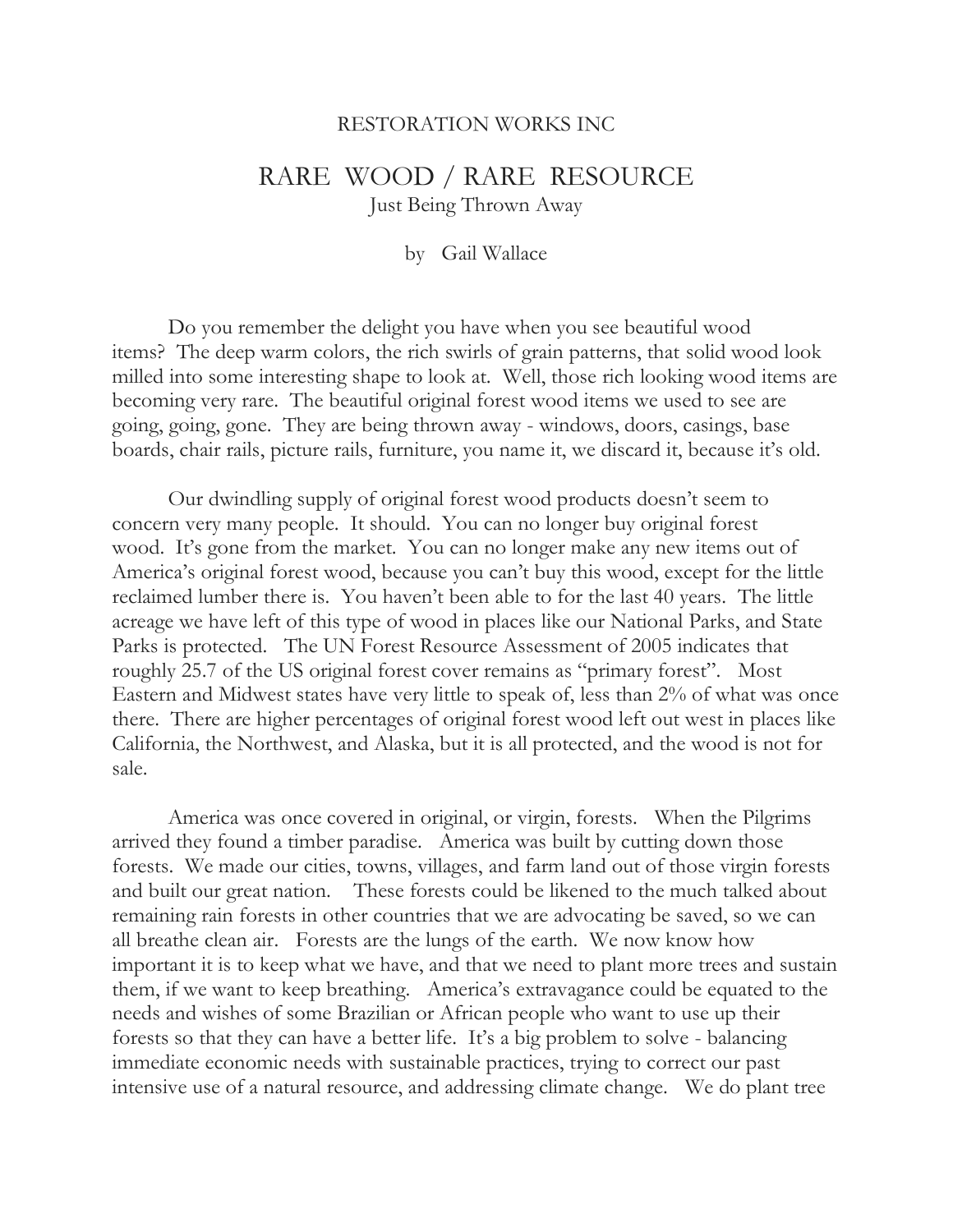farms for our wood supply, but this wood is basically sapwood that doesn't hold up. It grows quickly and it also rots quickly.

The forgotten and unrecognized horror in all of this is the fact that products made from all of America's now long gone original wood forests are daily thrown away in our landfills. This wood is 200 to 500 years old or more and is vastly superior to our present day wood that comes from tree farms. This superior wood is not recognized as such, however. It is thrown away as if there were no tomorrow, could easily be replaced with something better, and is of no particular worth.

This throwing away and waste of superior products has been going on for a long time. It is estimated, for example, that there is only 30% of original forest wood windows left. Most windows in America were made out of original forest wood for decades, up until the 40's and 50's, except for a small percentage of earlier steel windows. About 70% of them have all been thrown in our landfills, replaced with vinyl, aluminum, wood composite, or modern day wood windows, manufactured from fast growth trees, grown on tree farms. This holds true for doors, tables, chairs, and other wood objects. They are being replaced with plastic, aluminum, and composite wood products.

So what is so good about original forest wood? Why is it superior? Why should we save it? Original forest wood is slow growth wood, typically 200- 500 years old, full of tight growth rings which form the heartwood of a tree. This slow growth also means that the cellular structure is tight and dense and full of natural resins. Heartwood is amazingly durable and can last hundreds of years if maintained, as experienced in many European buildings. It does not easily rot. Heartwood is what our windows, doors, wood trims, tables and chairs, etc. were made of up until about the late 40's.

The same size piece of wood, a 12" by 12" by 1" thick original forest pine wood slab, weighs about 1/3 more than the same size slab of modern day fast growth pine wood because of the dense cellular structure of original forest wood. Fast growth farm trees have very little heart- wood, a few spaced out growth rings, and little resin to speak of. They are cut down before the heart wood or any of this can form. Modern day wood is basically sapwood, which is the wood that surrounds heartwood in slow growth trees. Modern day wood is treated with wood preservative to help extend the life of the wood, but it is simply not a stable wood, and can rot fairly quickly even with a wood preservative which gives it about 3 more years of life before it dissipates.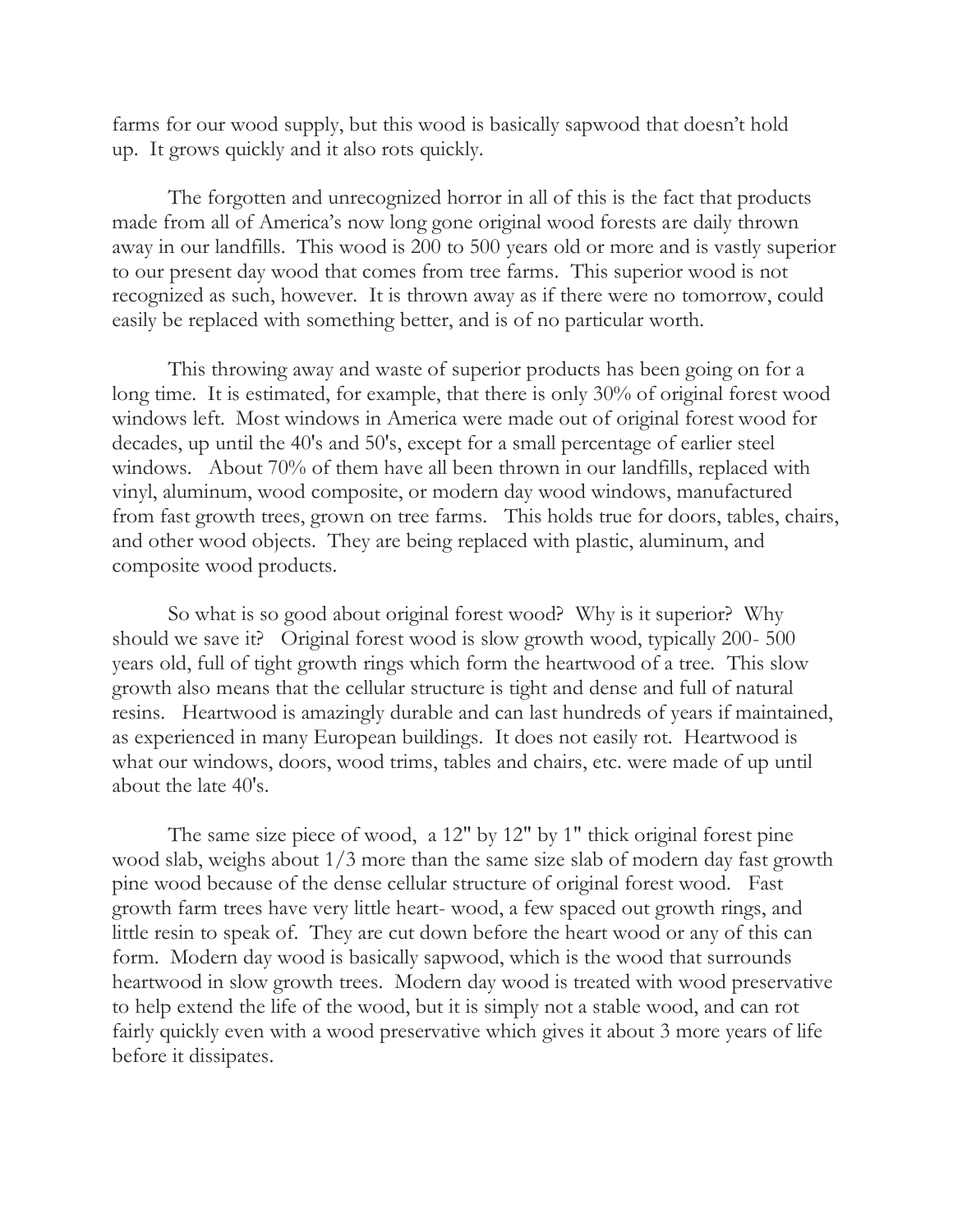Advertising tells us to throw away the old and buy new products. And that is what we have been doing. America has been in this mode for so long that it is hard to think otherwise. New is better, new is good; old is lacking, old is inferior. The preservation and restoration focused people are the only ones who try to save original fabric of any kind, especially wood objects as part of our heritage, and even that can be difficult. The cry for window replacement is loud, and thousands of windows on historic designated buildings are replaced with aluminum on a regular basis because you don't have to think about it and it is easier.

But the Green movement has brought new awareness and new realizations to many Americans. Reduce, Reuse, Recycle, and Restore has entered the picture. We have many pockets of change occurring to try and end the waste and be more sustainable. Saving any natural resource like wood is important, yet we have failed to bring the carelessness regarding original forest wood products to everyone's attention, and missed one of the most important things to save. You would never throw away a Tiffany Lamp or a piece of antique furniture, because they are rare and beautifully made. Any object made from original forest wood is now rare and getting more rare. By 2020, I suspect we will have 5% to 10% of original forest wood windows left if we are lucky.

Saving original forest wood products is not only sustainable and fulfills the Reduce, Reuse, and Recycle Green mantra, but it is a smart, mercenary thing to do. Material of superior quality and beauty that is going to become scarcer will begin to bring a higher price for those who want it and can't get it. You can't go buy this quality and beauty in new objects because it isn't available. You can only get it in old objects, where it may be hidden beneath years of use and abuse. However, once the old object is restored, its beauty, quality, and functionality return to be something beyond expectations. Most people do not realize that restoration techniques and technology even exist, and how advanced they are, and how good a restored product can look. Restoration can transform a dull looking original forest object into a thing of breath-taking beauty.

Restoration Works Inc. does that on a daily basis. People can't believe how good it (the chair, the window, the door, etc.) looks. We have been told over and over again that we make miracles. Restoration Works Inc. Is a company set up to properly, safely, and authentically bring back the beauty and functionality of original forest wood objects, as well as other material worth keeping. "We are America's first true restoration facility," says Gail Wallace, Company President," whose sole business purpose is restoring things." Restoration Works Inc. was initially set up to restore historic windows, doors, trims, and architectural features made using original forest wood, which it still does and is the bulk of the business. Many of its projects are on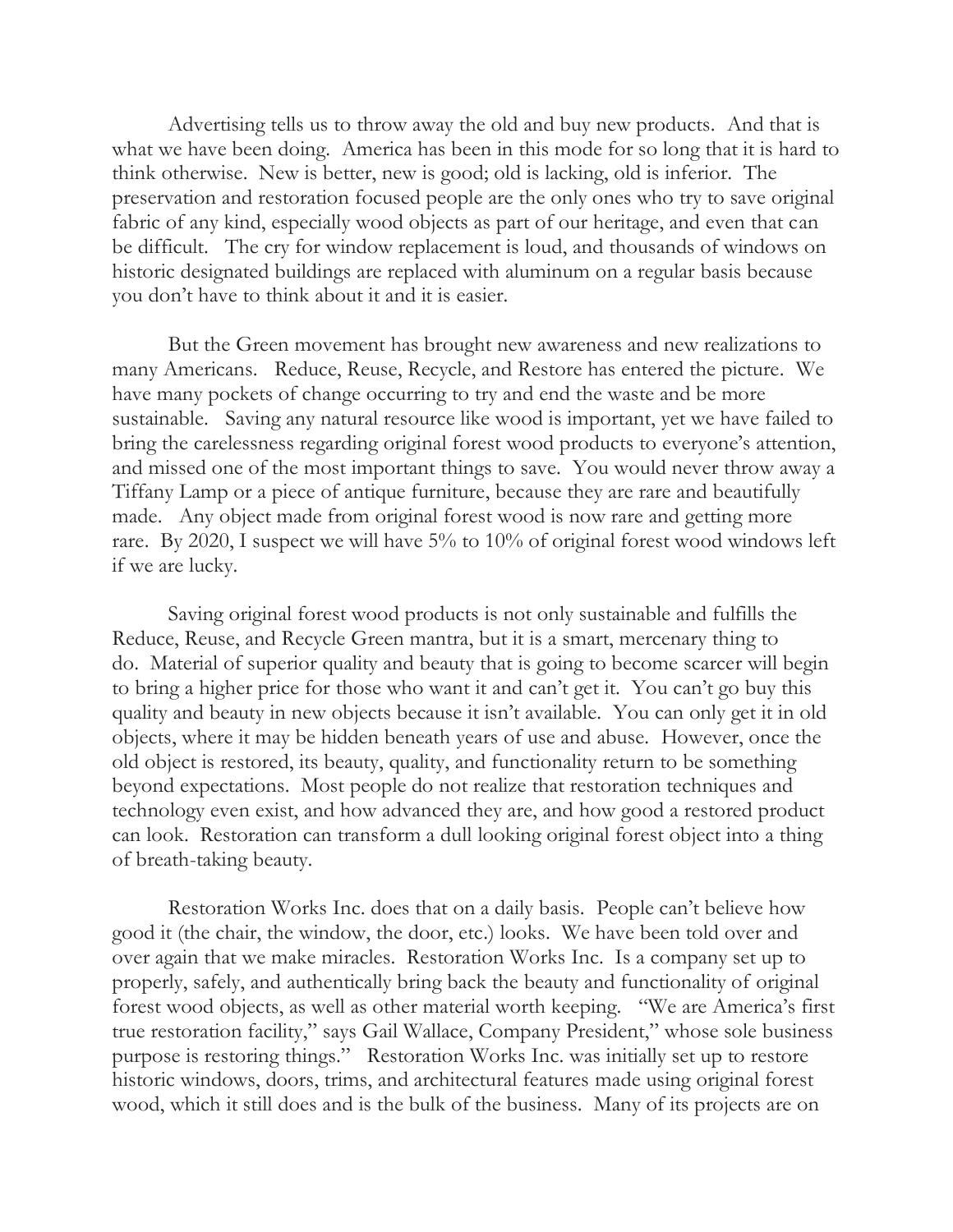the National Register of Historic Places and are very high profile. Restoration of other wood and steel objects are also now ongoing, and part of the daily business, even furniture from China if a client wants it done. This restoration facility was never a side line business to window replacement activities or a milling establishment as many are, but was set up to save as much original forest wood as possible, and focus on the art and science of wood and steel restoration. Restoring any wood or metal object of any age, to service the Green movement was added about 10 years ago. Whatever people want saved we will restore it. All restoration techniques, products, practices, etc. have been studied, incorporated, and adapted for compatibility, longevity, beauty, and authenticity.

America needs restoration facilities, not only to restore original forest wood objects, historic objects, or vintage objects, but to repair and refinish any worthy existing object people might want restored as well. With the Green movement bringing new awareness to recycling, Restoration Works Inc. has been right there, already doing recycling. Gail Wallace, the company president says, "We were Green since the day we opened our doors back in 1981. We have been saving windows and other objects since then. We not only save objects, but restore those objects using Green methods and practices. We have incorporated many Green practices, but our crowning achievement is our Green non-chemical stripping station. With our Green sensibility, we have moved on to restore all kinds of objects. Our thorough restoration processes and procedures for window and door restoration have allowed us to bring restoration and refinishing of all materials to new heights, for such objects as columns, wainscoting, tables, chairs, metal and art objects. We not only restore and beautify, but provide structural integrity to the material as well."

Wood in general, as a natural resource, is diminishing, never mind original forest wood. Our population explosion has, and will continue, to cause shortages of many of our natural resources.

Restoring, repairing, and refinishing objects of any kind, but especially original forest wood objects is crucial, along with other sustainable practices, if we ever want to conquer climate change. Excessive and unnecessary manufacturing has got to stop as we attempt to become Greener. Restoration Works Inc. was set up to try and save wood on larger scale restoration projects. We have restored thousands of windows for schools, hotels, commercial buildings, and universities. But this is a drop in the bucket, so to speak. A lot more needs to be done.

Main stream America continues to throw away thousands of wood and steel objects. Window and door replacement is rampant. As a common practice, hotel furniture is thrown away every six years so that there can be a fresh look. Never mind the waste this produces. School furniture, hospital furniture, restaurant